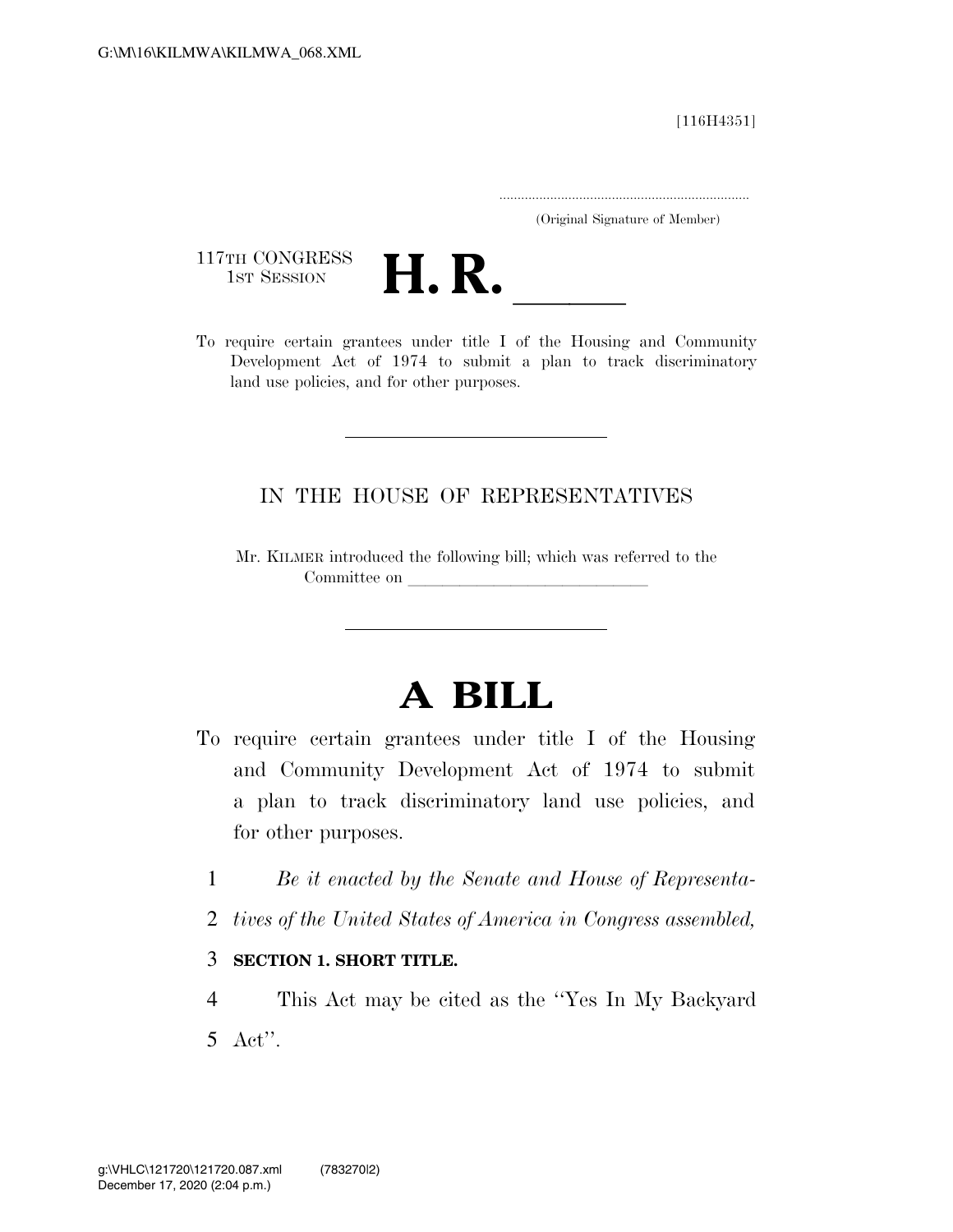## **SEC. 2. PURPOSE.**

 The purpose of this Act is to discourage the use of discriminatory land use policies and remove barriers to making housing more affordable in order to further the original intent of the Community Development Block Grant program.

## **SEC. 3. LAND USE PLAN.**

 (a) IN GENERAL.—Section 104 of the Housing and Community Development Act of 1974 (42 U.S.C. 5304) is amended by adding at the end the following:

11 "(n) PLAN TO TRACK DISCRIMINATORY LAND USE POLICIES.—

13 "(1) IN GENERAL.—Prior to receipt in any fis- cal year of a grant from the Secretary under sub-15 section (b), (d)(1), or (d)(2)(B) of section 106, each recipient shall have prepared and submitted, not less frequently than once during the preceding 5-year pe- riod, in accordance with this subsection and in such standardized form as the Secretary shall, by regula- tion, prescribe, with respect to each land use policy described in paragraph (2) that is applicable to the jurisdiction served by the recipient, a description of—

24 ''(A) whether the recipient has already adopted the policy in the jurisdiction served by 26 the recipient;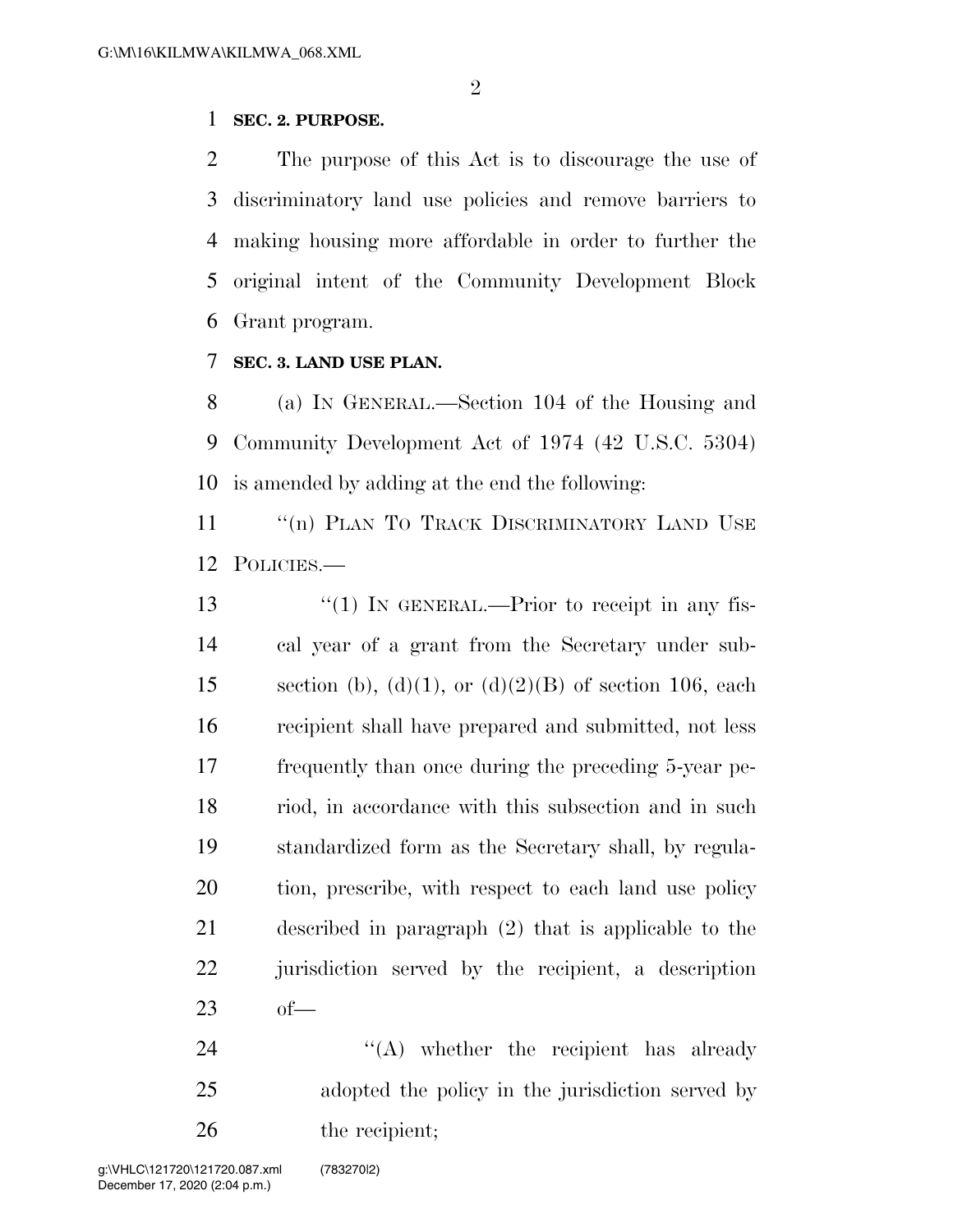| $\mathbf{1}$   | $\lq\lq (B)$ the plan of the recipient to implement    |
|----------------|--------------------------------------------------------|
| $\overline{2}$ | the policy in that jurisdiction; or                    |
| 3              | $\lq\lq$ (C) the ways in which adopting the policy     |
| $\overline{4}$ | will benefit the jurisdiction.                         |
| 5              | "(2) LAND USE POLICIES.—The policies de-               |
| 6              | scribed in this paragraph are as follows:              |
| 7              | $\lq\lq$ Enacting high-density single-family           |
| 8              | and multifamily zoning.                                |
| 9              | "(B) Expanding by-right multifamily zoned              |
| 10             | areas.                                                 |
| 11             | "(C) Allowing duplexes, triplexes,<br>- or             |
| 12             | fourplexes in areas zoned primarily for single-        |
| 13             | family residential homes.                              |
| 14             | $\lq\lq$ (D) Allowing manufactured homes<br>$\cdot$ in |
| 15             | areas zoned primarily for single-family residen-       |
| 16             | tial homes.                                            |
| 17             | "(E) Allowing multifamily development in               |
| 18             | retail, office, and light manufacturing zones.         |
| 19             | "(F) Allowing single-room occupancy de-                |
| 20             | velopment wherever multifamily housing is al-          |
| 21             | lowed.                                                 |
| 22             | $\lq\lq(G)$ Reducing minimum lot size.                 |
| 23             | "(H) Ensuring historic preservation re-                |
| 24             | quirements and other land use policies or re-          |
| 25             | quirements are coordinated to encourage cre-           |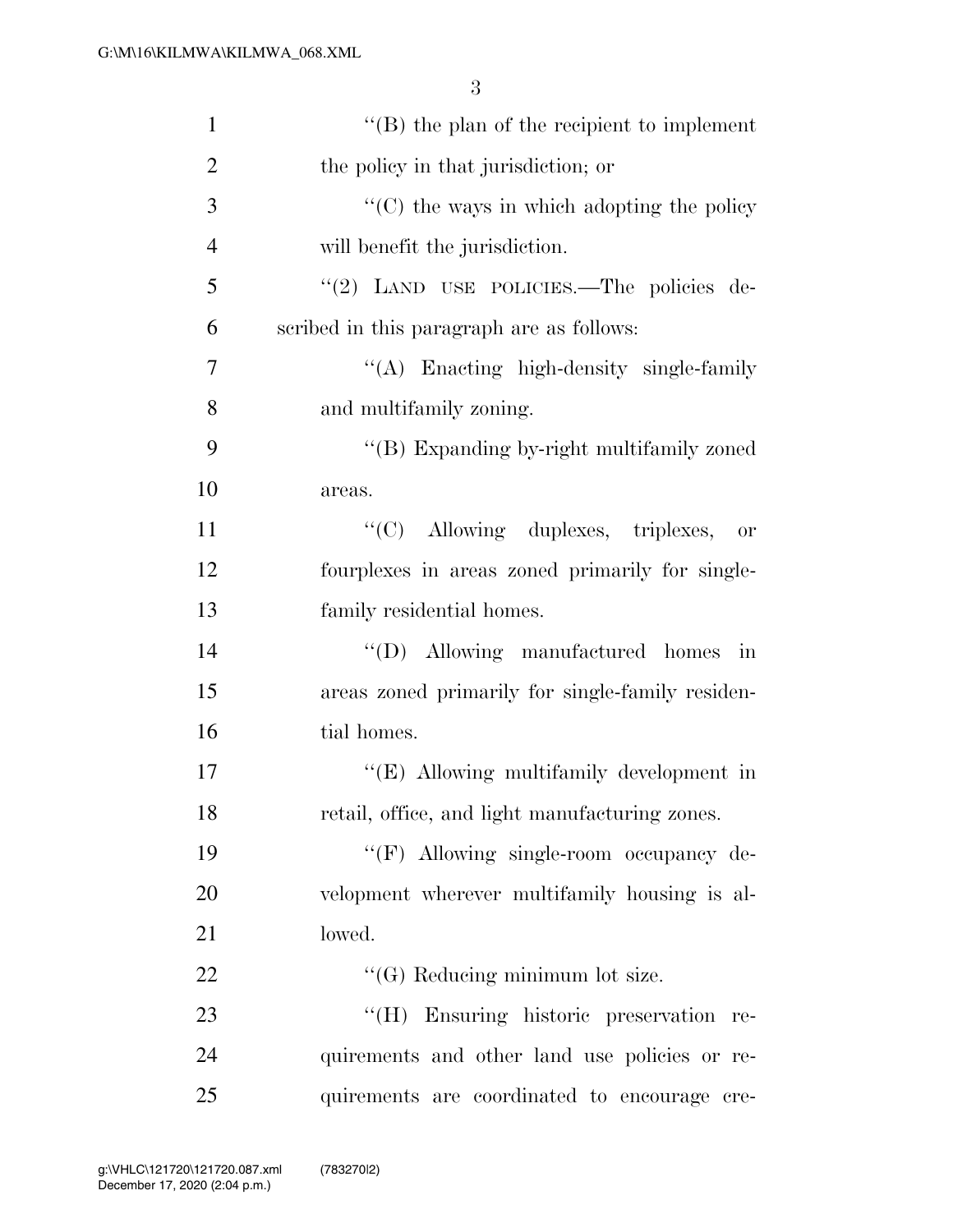| $\mathbf{1}$   | ation of housing in historic buildings and his-        |
|----------------|--------------------------------------------------------|
| $\overline{2}$ | toric districts.                                       |
| 3              | "(I) Increasing the allowable floor area               |
| $\overline{4}$ | ratio in multifamily housing areas.                    |
| 5              | $``(\mathrm{J})$ Creating transit-oriented development |
| 6              | zones.                                                 |
| 7              | $\lq\lq$ Streamlining or shortening permit-            |
| 8              | ting processes and timelines, including through        |
| 9              | one-stop and parallel-process permitting.              |
| 10             | "(L) Eliminating or reducing off-street                |
| 11             | parking requirements.                                  |
| 12             | "(M) Ensuring impact and utility invest-               |
| 13             | ment fees accurately reflect required infrastruc-      |
| 14             | ture needs and related impacts on housing af-          |
| 15             | fordability are otherwise mitigated.                   |
| 16             | "(N) Allowing prefabricated construction.              |
| 17             | $"(0)$ Reducing or eliminating minimum                 |
| 18             | unit square footage requirements.                      |
| 19             | "(P) Allowing the conversion of office units           |
| 20             | to apartments.                                         |
| 21             | $\lq\lq Q$ ) Allowing the subdivision of single-       |
| 22             | family homes into duplexes.                            |
| 23             | " $(R)$ Allowing accessory dwelling units, in-         |
| 24             | cluding detached accessory dwelling units, on all      |
| 25             | lots with single-family homes.                         |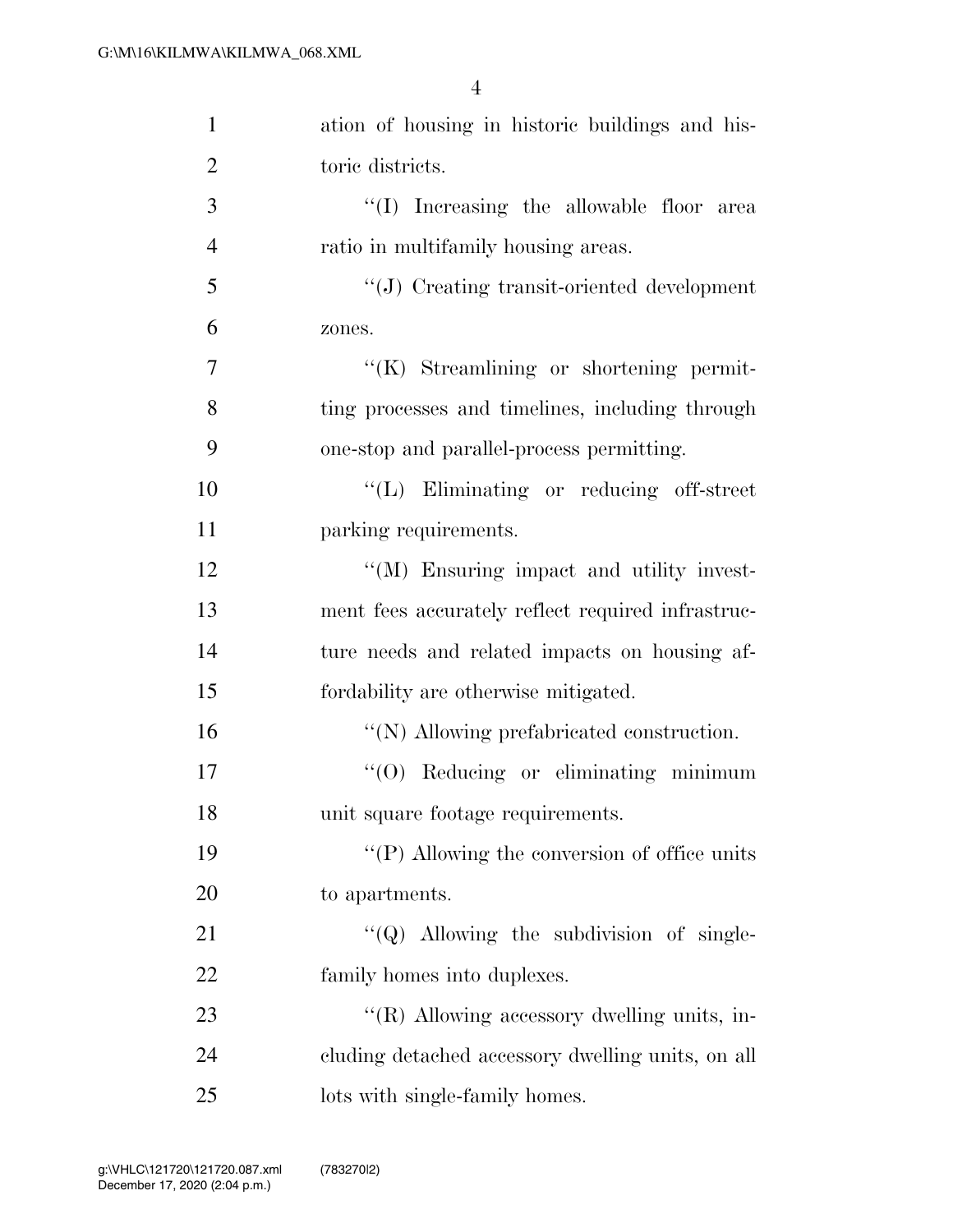| $\mathbf{1}$   | "(S) Establishing density bonuses.                      |
|----------------|---------------------------------------------------------|
| $\overline{2}$ | "(T) Eliminating or relaxing residential                |
| 3              | property height limitations.                            |
| $\overline{4}$ | "(U) Using property tax abatements to en-               |
| 5              | able higher density and mixed-income commu-             |
| 6              | nities.                                                 |
| 7              | "(V) Donating vacant land for affordable                |
| 8              | housing development.                                    |
| 9              | $``(3)$ EFFECT OF SUBMISSION.—A submission              |
| 10             | under this subsection shall not be binding with re-     |
| 11             | spect to the use or distribution of amounts received    |
| 12             | under section 106.                                      |
| 13             | "(4) ACCEPTANCE OR NONACCEPTANCE<br>OF                  |
| 14             | PLAN.—The acceptance or nonacceptance of any            |
| 15             | plan submitted under this subsection in which the       |
| 16             | information required under this subsection is pro-      |
| 17             | vided is not an endorsement or approval of the plan,    |
| 18             | policies, or methodologies, or lack thereof.".          |
| 19             | EFFECTIVE DATE.—The requirements under<br>(b)           |
| 20             | subsection (n) of section 104 of the Housing and Commu- |
| 21             | nity Development Act of 1974 (42 U.S.C. 5304), as added |
| 22             | by subsection $(a)$ , shall—                            |
| 23             | $(1)$ take effect on the date that is 1 year after      |
| 24             | the date of enactment of this Act; and                  |